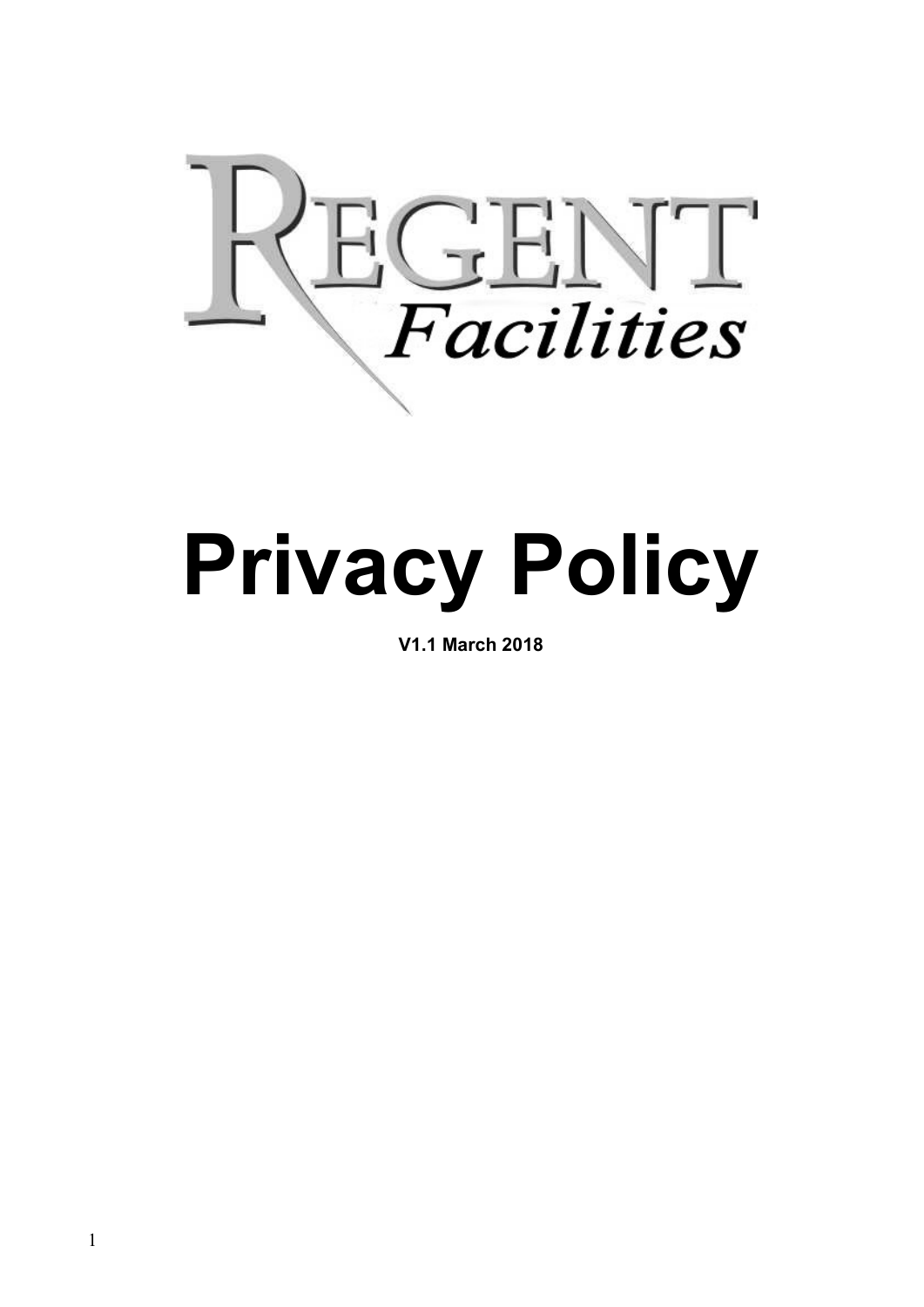### **This Privacy Policy tells you what data we collect, why we collect it and what we do with it. You can also find information on the controls you have to manage your data within these pages.**

## **Contents**

| <b>Section</b>                                                  | Page Number |
|-----------------------------------------------------------------|-------------|
| 1. Our Privacy Principles                                       |             |
| 2. Where we might collect your personal data from               | 3           |
| 3. The data we may collect about you (your personal data)       | 3           |
| 4. How do we use your personal information?                     | 4           |
| 5. Who do we share your personal information with?              | 9           |
| 6. How long do we keep records for?                             | 10          |
| 7. Your Rights                                                  | 10          |
| 8. Marketing                                                    | 12          |
| 9. Download a copy of the Privacy Policy                        | 12          |
| 10. Identities of data controllers and data protection contacts | 12          |
| 11. Regent Facilities Limited Company Details                   | 13          |
| 12. Regent Facilities Limited privacy declaration               | 14          |

Regent Facilities Limited operate under a number of different trading names, including Mobile Homes Insurance Service, Horse and Rider Insurance Direct and Regent Insurance Group. We are committed to ensuring your privacy and personal information is protected. For the purposes of this Privacy Policy, references to "we" or "us" shall refer to Regent Facilities Limited and their associated trading names.

This Privacy Policy should be brought to the attention of any party who is included in your Policy, where they have given you consent to act on their behalf.

By providing your personal information or the personal information of someone included in your policy, you acknowledge that we may use it only in the ways set out in this Privacy Policy. We may provide you with further notices highlighting certain uses we wish to make of your personal information.

From time to time we may need to make changes to this privacy policy, for example, as the result of government regulation, new technologies, or other developments in data protection laws or privacy generally. You should check our website periodically to view the most up to date privacy policy.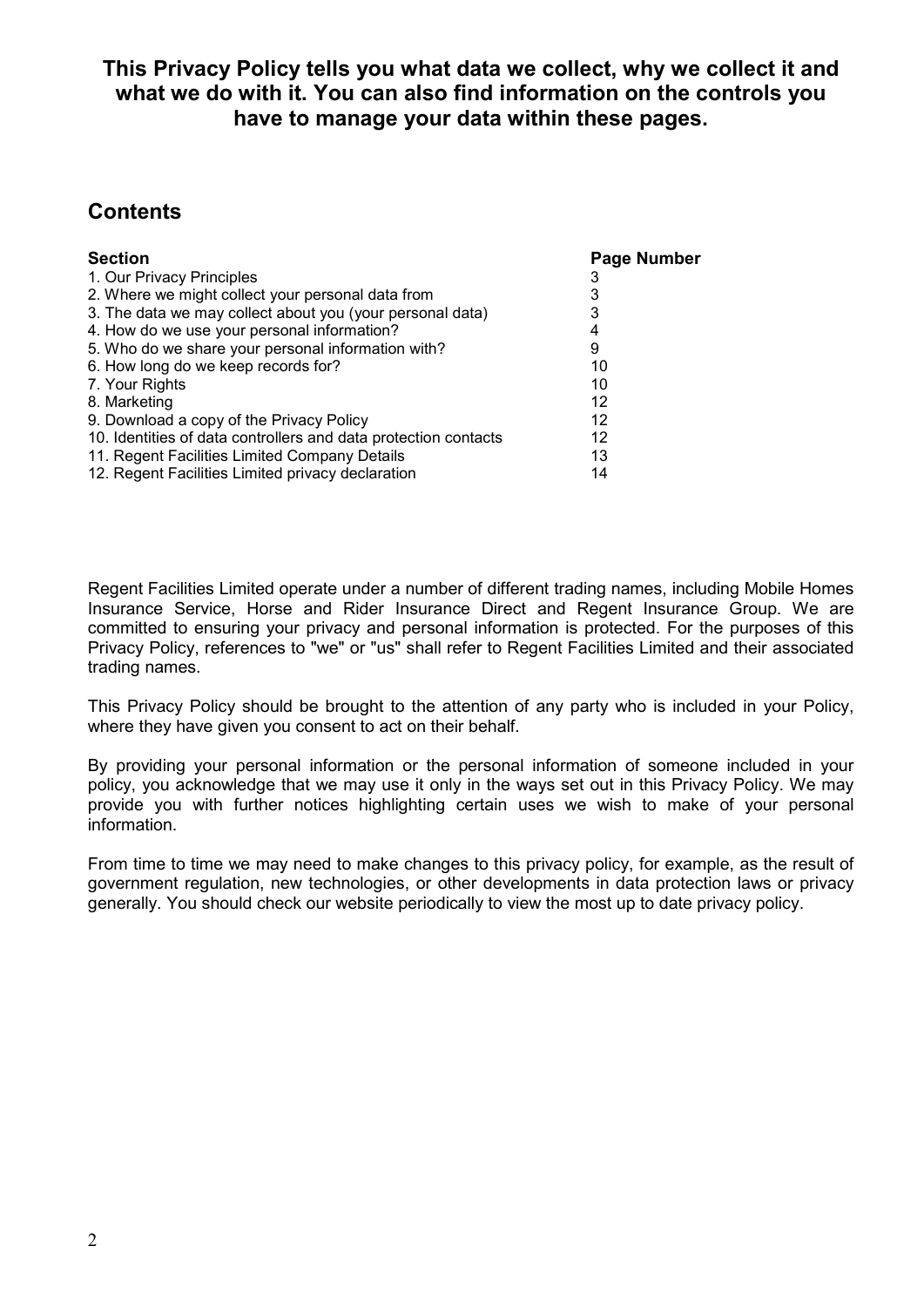# **1. Our Privacy Principles**

When we collect and use your personal information, we ensure we look after it properly and use it in accordance with our privacy principles set out below, keep it safe and will never sell it.

Our Principles are:-

- 1. Personal information you provide is processed fairly, lawfully and in a transparent manner
- 2. Personal information you provide is collected for a specific purpose and is not processed in a way which is incompatible with the purpose which we collected it
- 3. Your personal information is adequate, relevant and limited to what is necessary in relation to the purposes for which it is processed
- 4. Your personal information is kept accurate and, where necessary kept up to date
- 5. Your personal information is kept no longer than is necessary for the purposes for which the personal information is processed
- 6. We will take appropriate steps to keep your personal information secure
- 7. Your personal information is processed in accordance with your rights
- 8. We may need to transfer your data to insurance market participants or their affiliates or subcontractors which are located outside of the European Economic Area (EEA). Those transfers would always be made in compliance with the GDPR. If you would like further details of how your personal data would be protected if transferred outside the EEA, please contact the data protection contact detailed in section 10
- 9. We do not sell your personal information and we also do not permit the selling of customer data by any companies who provide a service to us

## **2. Where we might collect your personal data from**

Your personal information is collected to allow us to administer an Insurance Policy for you through our Underwriters. There are a variety of ways we collect this information, primarily directly from you during our correspondence with you, but also from Third Parties in specific circumstances.

We collect personal information directly from you:-

- via enquiry and claim forms;
- via feedback forms, forums and social media;
- when you purchase any of our products or services;
- through quotes and application forms;
- via our telephone calls with you, which may be recorded;
- via website cookies:
- any other occasion when you provide your details to us either online or offline

We collect personal information from Third Parties in the following ways:-

- directly from an individual who has a policy with us under which you are insured, for example you are a named rider on an Equine Policy
- from credit reference agencies who will supply us with information, including information from the Electoral Register and credit information. Please note that the agencies may record details of the search whether or not your application proceeds;
- from social media where fraud is suspected; and
- via other third parties including your family members where you may be incapacitated or unable to provide information relevant to your policy; medical professionals and hospitals; aggregators; third parties who assist us in checking that we are permitted to make claims payments; and third parties such as companies who provide consumer classification for marketing purposes e.g. market segmentation data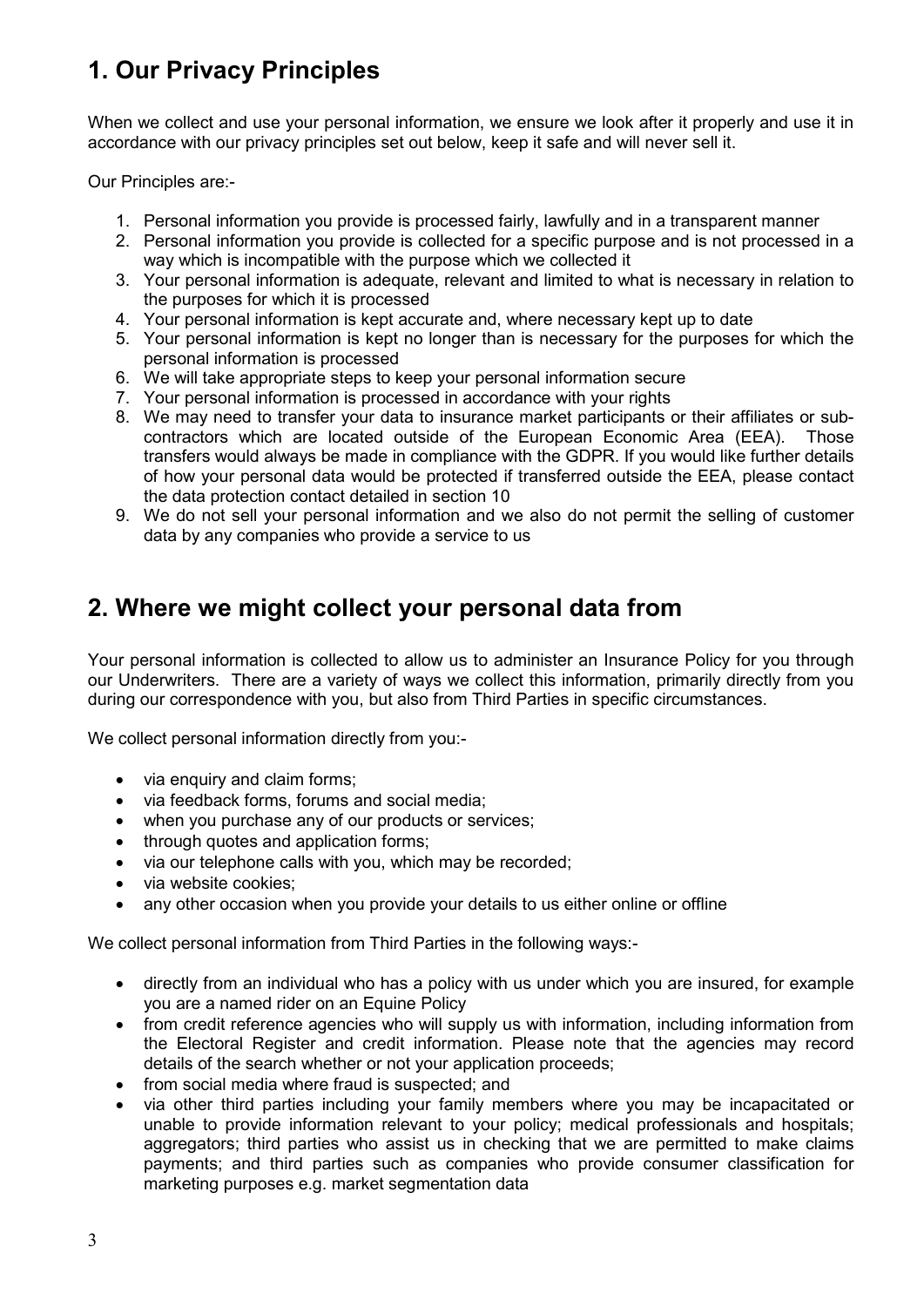# **3. The data we may collect about you (your personal data)**

The information that we collect will depend on our relationship with you. Where other people are named on your policy, we may ask you to provide the information below in relation to those people too, if this is relevant to your insurance.

Data is categorised under Personal Data and Special Categories of Personal Data (previously referred to as sensitive data). The following are examples of what information we collect about our customers:-

Personal data

- Individual details Name, address, other contact details (e.g. email and telephone numbers), gender, marital status, date and place of birth, nationality, employer, job title and employment history, and family details, including their relationship to you
- Identification details Identification numbers issued by government bodies or agencies, including your national insurance number, passport number, tax identification number and driving licence number
- Financial information such as bank details and Debit Card details
- Risk details Information relevant to your insurance policy such as details about your property, previous policies or claims, recent damage, your occupation status, destination, planned activities and dates of travel, all dependant on which product it is you are discussing with us. This may also include data relating to criminal convictions or special categories of personal data e.g. health data.
- Policy information Information about the quotes you receive and policies you take out
- Credit and anti-fraud data Credit history, credit score, sanctions and criminal offences, and information received from various anti-fraud databases relating to you
- Previous and current claims Information about previous and current claims, (including other unrelated insurances),which may include data relating to your health, criminal convictions, or other special categories of personal data and in some cases, surveillance reports
- details of bankruptcies and other financial sanctions such as HMRC investigations
- your marketing preferences

Special categories of personal data

• Certain categories of personal data which have additional protection under the GDPR. The categories are health, criminal convictions, racial or ethnic origin, political opinions, religious or philosophical beliefs, trade union membership, genetic data, biometric, or data concerning sex life or sexual orientation

## **4. How do we use your personal information?**

We mainly use your personal information in association with our Underwriters to provide you with an insurance policy and to provide you with the right services based on your situation. However, there are a number of other reasons why we use your personal information.

We may process your personal information for a number of different purposes and these are set out in more detail further down in this section. Under data protection laws we need a reason to use and process your personal information and this is called a legal ground. We have set out below the main reasons why we process your personal information and the applicable circumstances when we will do so. When the personal information we process about you is classed as Special categories of personal data (such as details about your health or sexual orientation) we must have an additional legal ground for such processing, or where appropriate, we apply a specific exemption for Insurance purposes.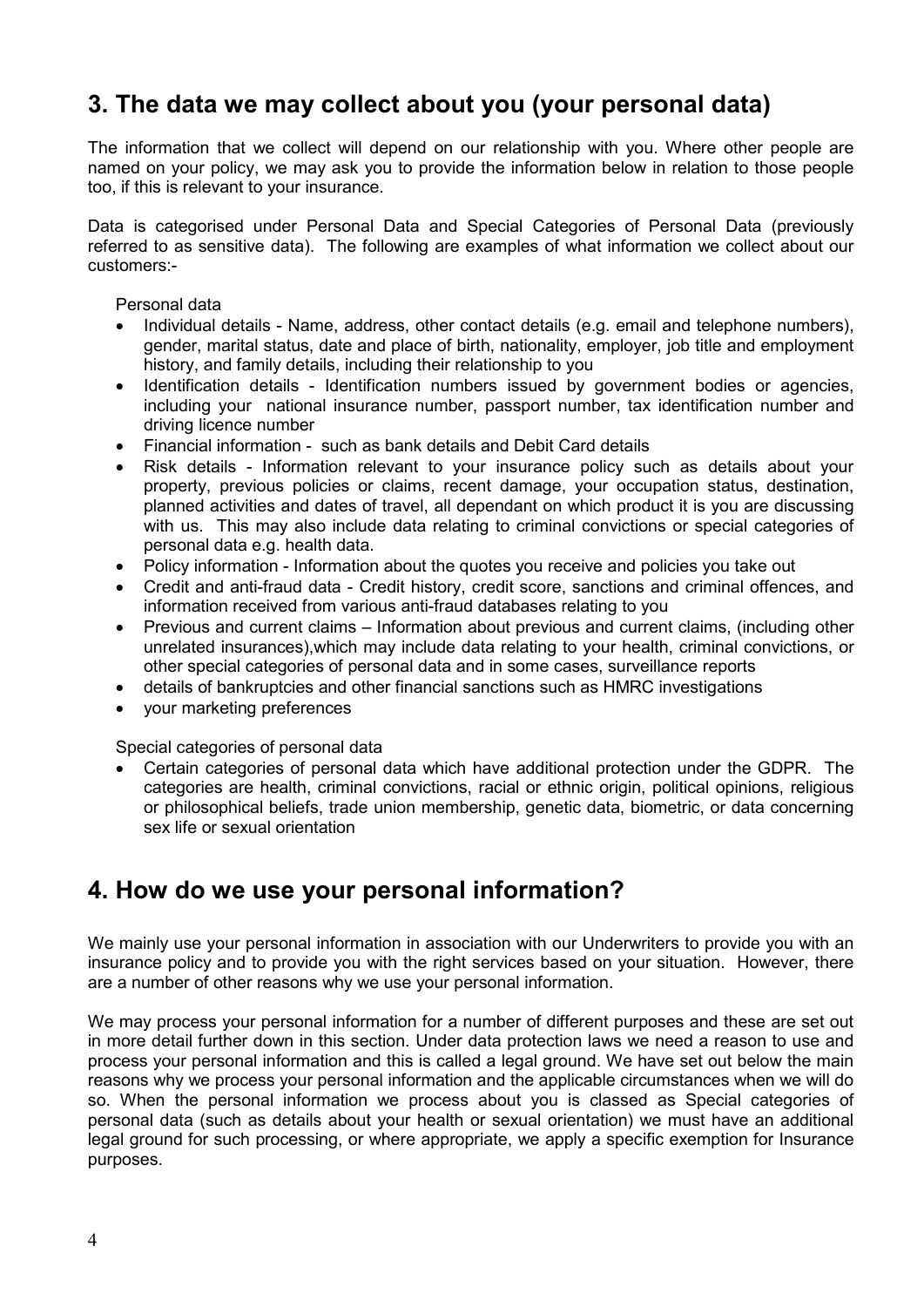- Processing is necessary for the provision of your insurance policy and services, such as assessing your application and setting you up as a policyholder, administering and managing your insurance policy, providing all related services, providing a quote, handling and paying claims and communicating with you. In these circumstances, if you do not provide such information, we will be unable to offer you a policy or process your claim.
- Where there is a legal or regulatory obligation to use such personal information, for example, when our regulators, the Prudential Regulatory Authority, (PRA), the Financial Conduct Authority (FCA) and our data protection regulator, the Information Commissioner's Office (ICO) wish us to maintain certain records of any dealings with you.
- Where your personal information is needed to establish, exercise or defend legal rights, for example when Insurers or us are faced with any legal claims or where we want to pursue any legal claims ourselves.
- Where your personal information is needed for reasons of substantial public interest, such as investigating fraudulent claims and carrying out fraud, credit and anti-money laundering checks.
- Where there is a specific legal exemption to process sensitive personal data for insurance purposes. This exemption applies where your information is processed as an essential part of the insurance cover, for example health data.
- Where you have provided your consent to our use of your personal information. We will usually only ask for your consent in relation to processing your special categories of personal data or when providing marketing information to you (including information about other products and services). This will be made clear when you provide your personal information. If we ask for your consent we will explain why it is necessary. Without your consent in some circumstances, it may not be possible to provide cover or handle claims or you may not be able to benefit from some services. Where you provide sensitive personal information about a third party we will ask you to confirm that the third party has provided his or her consent for you to act of their behalf.
- Where we have appropriate legitimate business needs to use your personal information such as maintaining our business records, developing and improving our products and services, all whilst ensuring that such business need does not interfere with your rights and freedoms and does not cause you any harm.

. The table below outlines the categories of personal data you may provide us with as a client to administer your Insurance Policy. Each Purpose may have more than one Legal Ground stated and this is because we have one specific Legal Ground applicable for each individual category of data. If you wish to have anything further elaborated for you, please contact us and we will answer any of your queries. Regent Facilities Limited is committed to providing information about our processing of your personal data in a fair, lawful and transparent manner.

| <b>Purpose</b>                                                                                                                                                                | <b>Categories of Data</b>                                                                                                                    | <b>Legal Grounds</b>                                                                                                                                                                                                                                                                  |
|-------------------------------------------------------------------------------------------------------------------------------------------------------------------------------|----------------------------------------------------------------------------------------------------------------------------------------------|---------------------------------------------------------------------------------------------------------------------------------------------------------------------------------------------------------------------------------------------------------------------------------------|
| <b>Quotation/Inception:</b><br>Setting you up as a<br>client, including fraud,<br>credit and anti-money<br>laundering and<br>sanctions checks<br>Disclosures:<br><b>Banks</b> | Personal data:<br>Individual details<br>$\bullet$<br><b>Identification details</b><br>$\bullet$<br><b>Financial information</b><br>$\bullet$ | Personal Data:<br>Performance of the contract<br>with you<br>Compliance with a legal<br>$\bullet$<br>obligation<br>Legitimate interests (to<br>$\bullet$<br>ensure that the client is<br>within our acceptable risk<br>profile<br>To assist with the prevention<br>of crime and fraud |
|                                                                                                                                                                               | Special categories of personal data:<br>Credit and anti-fraud data                                                                           | Special categories of personal data:<br>In the substantial public<br>$\bullet$<br>interest<br>Consent                                                                                                                                                                                 |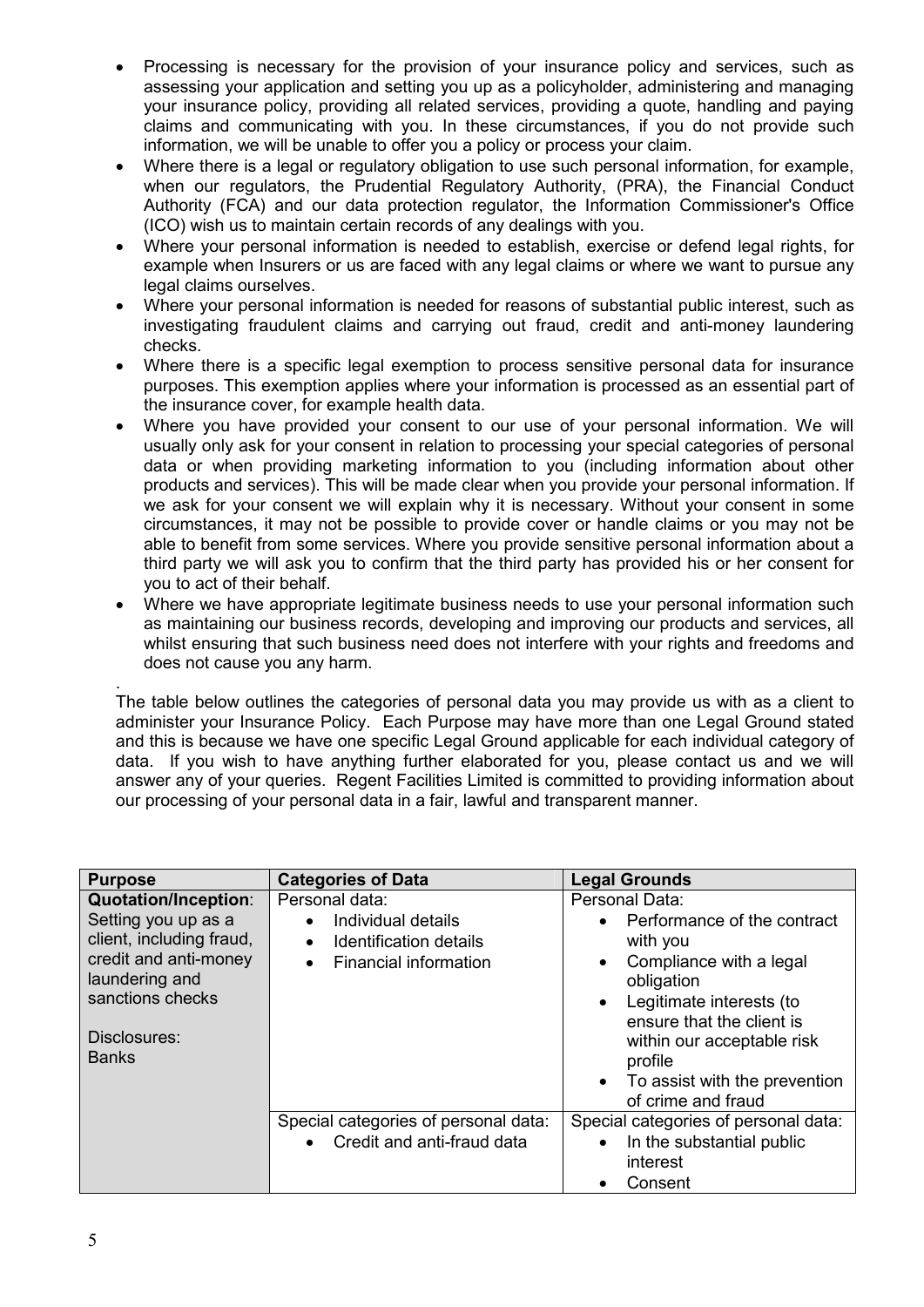| <b>Quotation/Inception:</b><br>Evaluating the risk to<br>be covered and<br>matching to<br>appropriate<br>Policy/Premium                                           | Personal data:<br>Individual details<br>$\bullet$<br><b>Identification details</b><br>$\bullet$<br>Policy information<br>$\bullet$<br>Special categories of personal data:<br><b>Risk details</b><br>Previous claims<br>Credit and anti-fraud data | Personal Data:<br>Perform contract<br>$\bullet$<br>Legitimate interests (to<br>determine the likely risk<br>profile and appropriate<br>insurer and insurance<br>product)<br>Special categories of personal data:<br>In the substantial public<br>interest<br>Consent |
|-------------------------------------------------------------------------------------------------------------------------------------------------------------------|----------------------------------------------------------------------------------------------------------------------------------------------------------------------------------------------------------------------------------------------------|----------------------------------------------------------------------------------------------------------------------------------------------------------------------------------------------------------------------------------------------------------------------|
| <b>Quotation/Inception</b><br>and Policy<br><b>Administration:</b><br>Collection or refunding<br>of Premium                                                       | Personal data:<br>Individual details<br>$\bullet$<br><b>Financial information</b>                                                                                                                                                                  | Personal data:<br>Perform contract<br>$\bullet$<br>Legitimate interests (to<br>recover debts due to us)                                                                                                                                                              |
| <b>Policy</b><br><b>Administration:</b><br>General client care,<br>including<br>communicating with<br>you regarding<br>administration and<br>requested changes to | Personal data:<br>Individual details<br>$\bullet$<br>Policy information<br>$\bullet$                                                                                                                                                               | Personal Data:<br>Perform contract<br>$\bullet$<br>Legitimate interests (to<br>$\bullet$<br>correspond with clients,<br>beneficiaries and claimants<br>in order to facilitate the<br>placing of and claims under<br>Insurance Policies)                              |
| the Insurance Policy.<br>Sending you updates<br>regarding your<br>Insurance Policy.                                                                               | Special categories of personal data:<br><b>Risk details</b><br>$\bullet$<br>Previous claims<br>$\bullet$<br><b>Current claims</b><br>$\bullet$                                                                                                     | Special categories of personal data:<br>Consent                                                                                                                                                                                                                      |
| <b>Claims Processing:</b><br>Managing insurance<br>claims including fraud,<br>credit and anti-money<br>laundering and<br>sanctions checks                         | Personal data:<br>Individual details<br>$\bullet$<br><b>Identification details</b><br>$\bullet$<br><b>Financial information</b><br>$\bullet$<br>Policy information<br>$\bullet$                                                                    | Personal Data:<br>Perform contract<br>$\bullet$<br>Legitimate interests (to<br>$\bullet$<br>assist our clients in<br>assessing and making<br>claims)                                                                                                                 |
| Disclosures:<br>Claims<br>handlers<br>Solicitors<br>$\bullet$<br>Loss adjustors<br><b>Experts</b><br>Third parties<br>involved in the<br>claim                    | Special categories of personal data:<br>Credit and anti-fraud data<br>$\bullet$<br><b>Risk details</b><br>$\bullet$<br>Previous claims<br><b>Current claims</b>                                                                                    | Special categories of personal data:<br>Consent<br>Legal Claims                                                                                                                                                                                                      |
| <b>Claims Processing:</b><br>Defending or<br>prosecuting legal<br>claims                                                                                          | Personal data:<br>Individual details<br>$\bullet$<br>Identification details<br>$\bullet$<br><b>Financial information</b><br>$\bullet$<br>Policy information<br>$\bullet$                                                                           | Personal Data:<br>Perform contract<br>$\bullet$<br>Legitimate interests (to<br>assist in assessing and<br>making claims)                                                                                                                                             |
| Disclosures:<br>Claims<br>$\bullet$<br>handlers<br><b>Solicitors</b><br>Loss adjustors<br><b>Experts</b><br>Third parties<br>$\bullet$                            | Special categories of personal data:<br>Credit and anti-fraud data<br><b>Risk details</b><br>Previous claims<br><b>Current claims</b>                                                                                                              | Special categories of personal data:<br>Consent<br>Legal Claims                                                                                                                                                                                                      |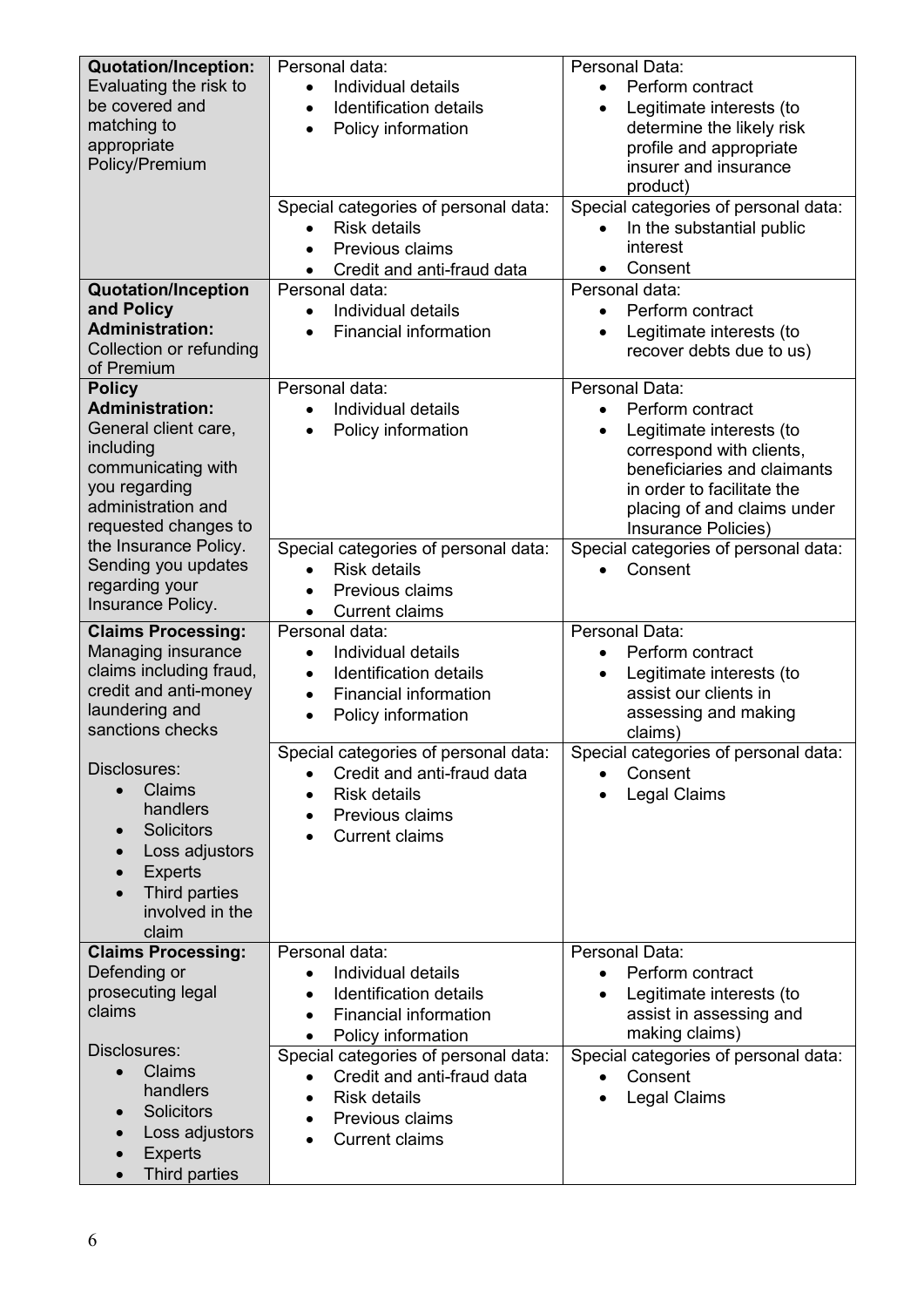| involved in the<br>claim                                                                                                                                                                                                                                                                                                |                                                                                                                                                                                                                                                                                                                                                                                       |                                                                                                                                                                                                                                   |
|-------------------------------------------------------------------------------------------------------------------------------------------------------------------------------------------------------------------------------------------------------------------------------------------------------------------------|---------------------------------------------------------------------------------------------------------------------------------------------------------------------------------------------------------------------------------------------------------------------------------------------------------------------------------------------------------------------------------------|-----------------------------------------------------------------------------------------------------------------------------------------------------------------------------------------------------------------------------------|
| <b>Claims Processing:</b><br>Investigating and<br>prosecuting fraud<br>Disclosures:<br>Claims<br>handlers<br><b>Solicitors</b><br>Private<br>investigators<br>Police<br><b>Experts</b><br>Third parties<br>$\bullet$<br>involved in the<br>investigation or<br>prosecution<br>Other insurers<br>Anti-fraud<br>databases | Personal data:<br>Individual details<br>Identification details<br><b>Financial information</b><br>Policy information<br>$\bullet$<br>Special categories of personal data:<br>Credit and anti-fraud data<br>Health data<br>Criminal records data<br>$\bullet$<br>Other sensitive data<br>Credit and anti-fraud data<br><b>Risk details</b><br>Previous claims<br><b>Current claims</b> | Personal Data:<br>Perform contract<br>$\bullet$<br>Legitimate interests (to<br>assist in assessing and<br>making claims)<br>Special categories of personal data:<br>Consent<br>Legal Claims<br><b>Substantial Public interest</b> |
| <b>Renewals: Contacting</b><br>you in order to renew<br>the insurance Policy                                                                                                                                                                                                                                            | Personal data:<br>Individual details<br>Policy information                                                                                                                                                                                                                                                                                                                            | Personal Data:<br>Perform contract<br>Legitimate interests (to<br>correspond with clients,<br>beneficiaries and claimants<br>in order to facilitate the<br>placing of and claims under<br>insurance policies)<br>Consent          |
|                                                                                                                                                                                                                                                                                                                         | Special categories of personal data:<br><b>Risk details</b><br>Previous claims<br><b>Current claims</b>                                                                                                                                                                                                                                                                               | Special categories of personal data:<br>Consent                                                                                                                                                                                   |
| <b>Throughout the</b><br><b>Insurance Lifecycle:</b><br>Transferring books of<br>business, company<br>sales and<br>reorganisations                                                                                                                                                                                      | Personal data:<br>Individual details<br>$\bullet$<br><b>Identification details</b><br>$\bullet$<br>Financial information<br>$\bullet$<br>Policy information<br>Marketing data<br>Special categories of personal data:                                                                                                                                                                 | Personal Data:<br>Legitimate interests (to<br>$\bullet$<br>structure our business<br>appropriately)<br>Legal obligation<br>Special categories of personal data:                                                                   |
| Disclosures:<br>Courts<br>Purchaser                                                                                                                                                                                                                                                                                     | Credit and anti-fraud data<br><b>Risk details</b><br>$\bullet$<br>Previous claims<br>$\bullet$<br><b>Current claims</b><br>٠                                                                                                                                                                                                                                                          | Consent<br><b>Substantial Public interest</b>                                                                                                                                                                                     |
| <b>Throughout the</b><br><b>Insurance Lifecycle:</b><br>General risk modelling<br>& underwriting                                                                                                                                                                                                                        | Personal data:<br>Individual details<br>$\bullet$<br>Identification details<br><b>Financial information</b><br>Policy information<br>$\bullet$                                                                                                                                                                                                                                        | Personal Data:<br>Legitimate interests (to build<br>risk models that allow<br>placing of risk with<br>appropriate insurers)                                                                                                       |
|                                                                                                                                                                                                                                                                                                                         | Special categories of personal data:<br>Credit and anti-fraud data<br><b>Risk details</b><br>$\bullet$<br>Previous claims<br>٠<br><b>Current claims</b>                                                                                                                                                                                                                               | Special categories of personal data:<br>Consent                                                                                                                                                                                   |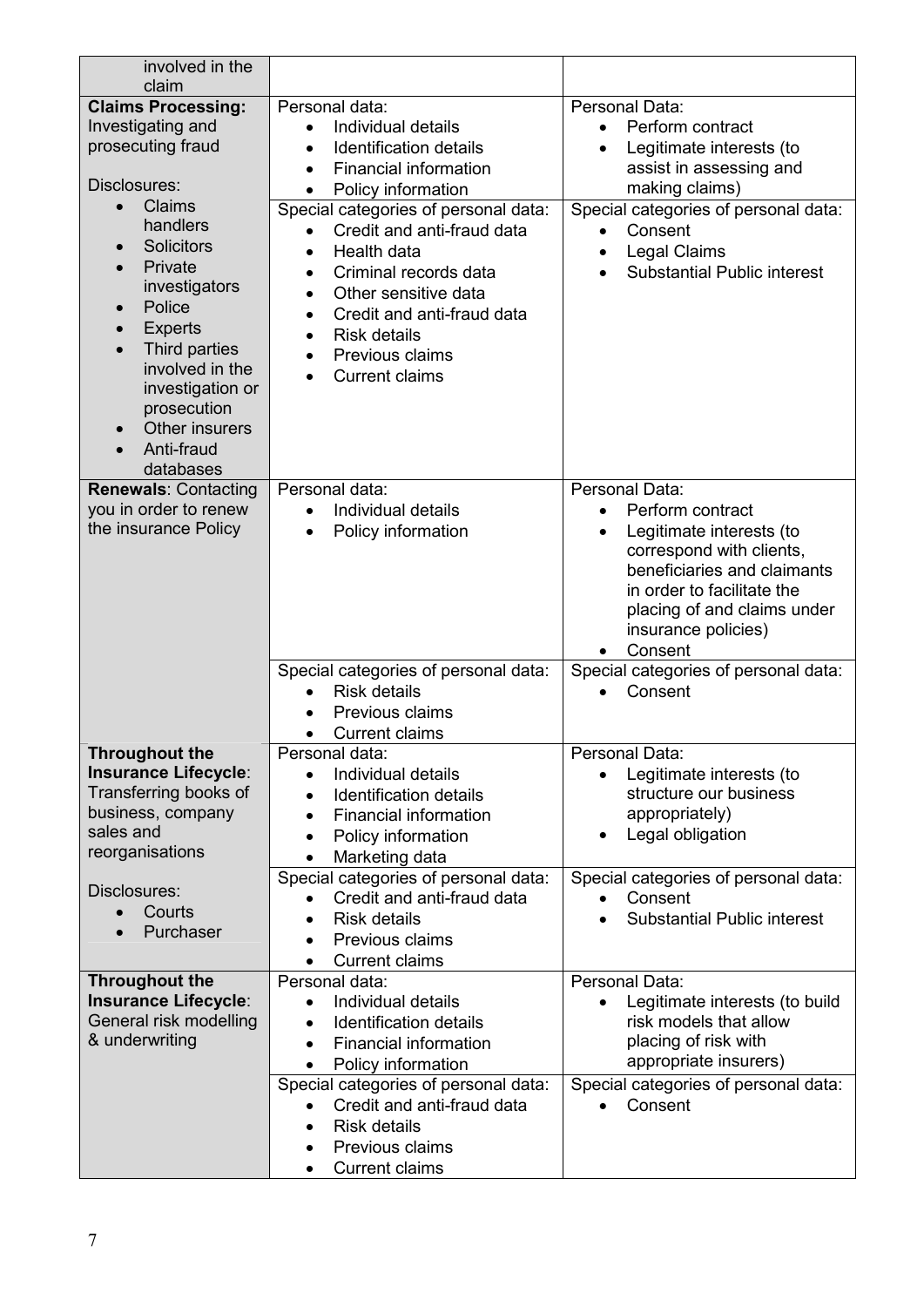| <b>Throughout the</b><br><b>Insurance Lifecycle:</b><br>Complying with our<br>legal or regulatory<br>obligations<br>Disclosures:                           | Personal data:<br>Individual details<br><b>Identification details</b><br>$\bullet$<br>Financial information<br>$\bullet$<br>Policy information<br>$\bullet$<br>Marketing data<br>$\bullet$ | Personal Data:<br>Legal obligation                                                    |
|------------------------------------------------------------------------------------------------------------------------------------------------------------|--------------------------------------------------------------------------------------------------------------------------------------------------------------------------------------------|---------------------------------------------------------------------------------------|
| PRA, FCA,<br>$\bullet$<br>ICO and other<br>regulators<br>Police<br>$\bullet$<br>Other insurers<br>(under court<br>order)<br>Insurance<br>Fraud<br>database | Special categories of personal data:<br>Credit and anti-fraud data<br>Risk details<br>$\bullet$<br>Previous claims<br><b>Current claims</b>                                                | Special categories of personal data:<br>Consent<br><b>Substantial Public interest</b> |
| <b>Provide marketing</b><br>information to you                                                                                                             | Personal data:<br>Individual details<br>Marketing data<br>٠                                                                                                                                | Personal Data:<br>Consent                                                             |

#### **Legal Grounds**

For processing personal data and special categories of personal data

- Perform Contract Processing is necessary for the performance of a contract to which you are party or in order to take steps at your request prior to entering into a contract.
- Compliance with a legal obligation Processing is necessary for compliance with a legal obligation to which we are subject.
- Protection of vital interests of you or another person Processing is necessary in order to protect the vital interests of you or of another natural person.
- In the public interest Processing is necessary for the performance of a task carried out in the public interest.
- For our legitimate business interests Processing is necessary for the purposes of the legitimate interests pursued by us or by a third party, except where such interests are overridden by your interests or fundamental rights and freedoms which require protection of personal data, in particular where you are a child. These legitimate interests are set out next to each purpose.

For processing special categories of personal data

- You explicit consent (optional) You have given your explicit consent to the processing of those personal data for one or more specified purposes. You are free to withdraw your consent, by contacting our Data Protection Contact.
- Your explicit consent (necessary) You have given your explicit consent to the processing of those personal data for one or more specified purposes, where we are unable to procure, provide or administer insurance cover without this consent. You are free to withdraw your consent by contacting our Data Protection Contact. However withdrawal of this consent will impact our ability to provide insurance or pay claims.
- Protection of vital interests of you or another person where you are unable to consent Processing is necessary to protect the vital interests of you or of another natural person where you are physically or legally incapable of giving consent.
- For legal claims Processing is necessary for the establishment, exercise or defence of legal claims or whenever courts are acting in their judicial capacity.
- In the substantial public interest Processing is necessary for reasons of substantial public interest, on the basis of EU or UK law.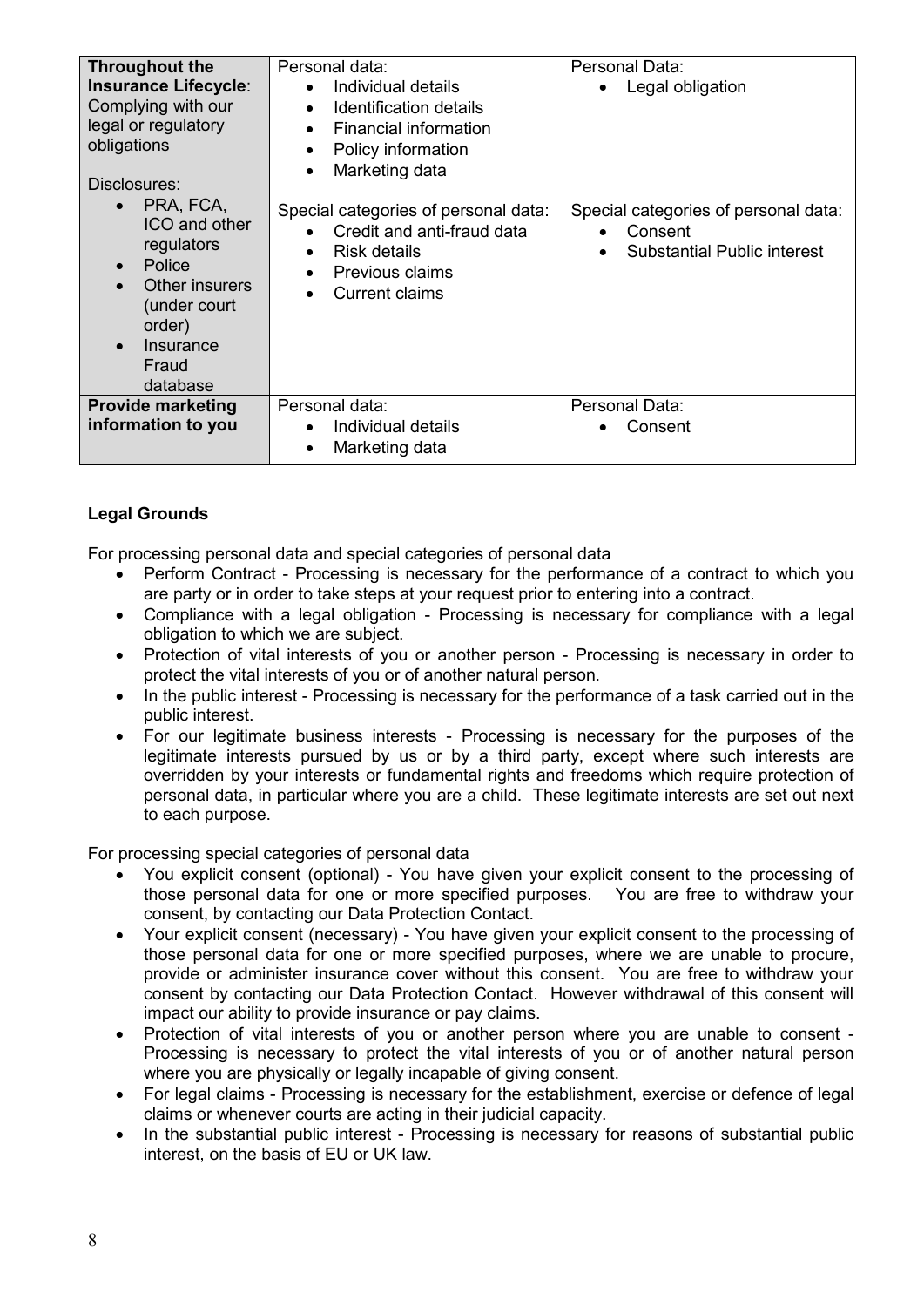# **5. Who do we share your personal information with?**

We won't share any of your personal information other than for the purposes described in this Privacy Policy. If we share anything outside the company, it'll be kept strictly confidential and will only be used for reasons that we've described.

#### **Who might we disclose your personal information to?**

We also disclose your information to the third parties listed below for the purposes described in this Privacy Policy. This might include:

- Your relatives, guardians (on your behalf where you are incapacitated or unable) or other people or organisations associated with you such as your insurance broker or your solicitor
- Where you have named an alternative contact (such as a relative) to speak with us on your behalf. Once you have told us your alternative contact, this person will be able to discuss all aspects of your policy (including claims and cancellation) with us
- Insurance partners such as Insurers, brokers, other insurers, reinsurers or other companies who act as insurance distributors
- Other third parties who assist in the administration of insurance policies such as another Insurance Company if there has been an accident which requires a claim to or from that Insurance Company
- We may share the personal information of any persons named on the policy with third parties to obtain information which may be used by us to inform our risk selection, pricing and underwriting decisions
- Fraud detection agencies and other third parties who operate and maintain fraud detection registers
- The police and other third parties or law enforcement agencies where reasonably necessary for the prevention or detection of crime
- Passing information to a third party for the purpose of validating your No Claims Discount (NCD) entitlement and this may be made available to other insurers
- Our third party services providers such as IT suppliers, actuaries, auditors, solicitors, marketing agencies, document management providers and tax advisers
- Other suppliers, providers of goods and services associated with this insurance and/or to enable us to deal with any claims you make
- Financial organisations and advisers
- Central Government
- The Financial Ombudsman Service and regulatory authorities such as the Financial Conduct Authority and the Information Commissioner's Office
- Loss Adjusters
- Debt collection agencies
- Credit reference agencies
- Selected third parties in connection with the sale, transfer or disposal of our business

Disclosure of your personal information to a third party outside of the company will only be made where the third party has agreed to keep your information strictly confidential and shall only be used for the specific purpose for which we provide it to them.

We may also disclose your personal information to other third parties where:

- we are required or permitted to do so by law or by regulatory bodies such as where there is a court order, statutory obligation or Prudential Regulatory Authority / Financial Conduct Authority or Information Commissioners Office request; or
- we believe that such disclosure is necessary in order to assist in the prevention or detection of any criminal action (including fraud) or is otherwise in the overriding public interest.

Some of the recipients set out above may be in countries outside of the EEA. Where we make a transfer of your personal information outside of the EEA we will take the required steps to ensure that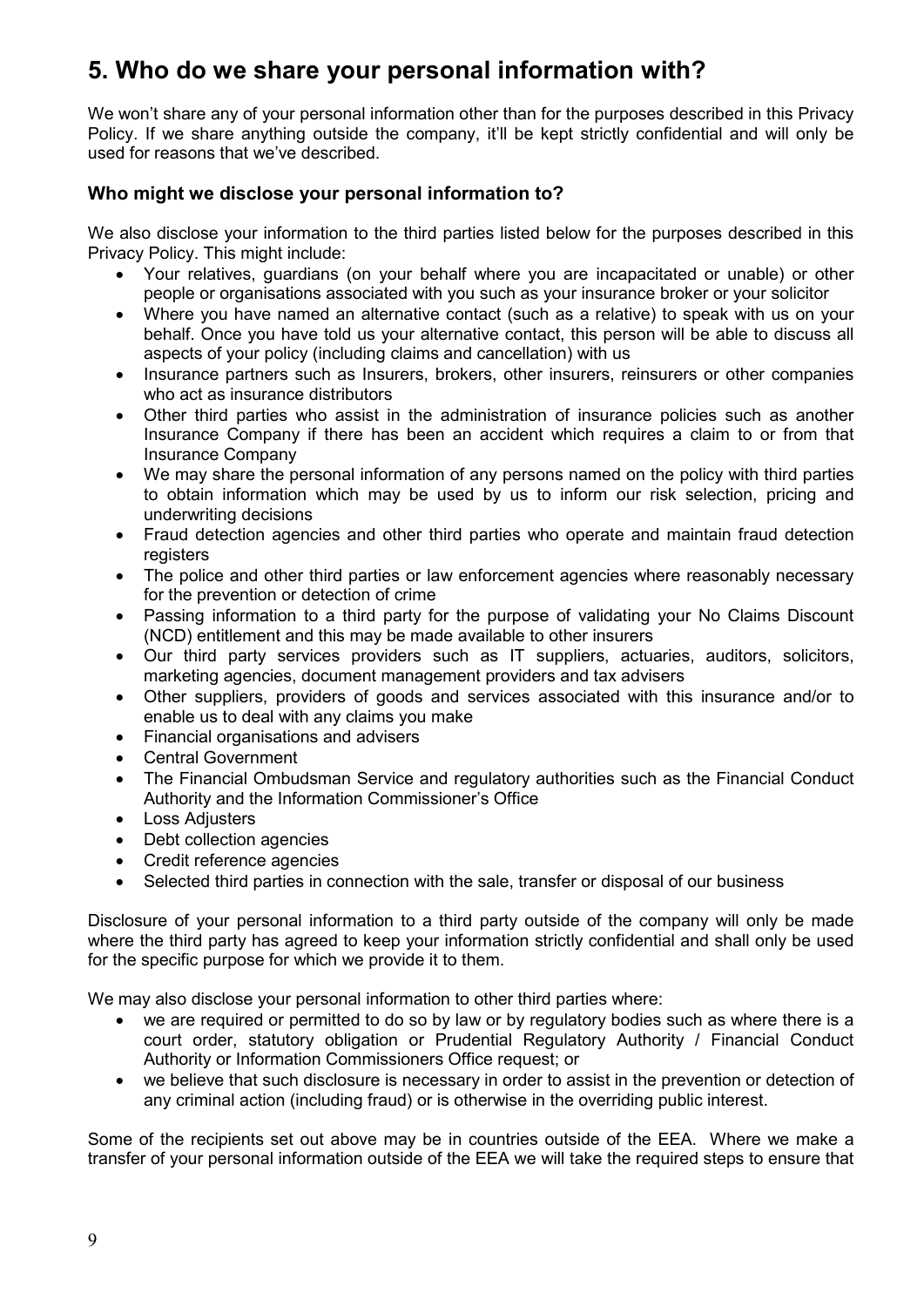your personal information is protected. Such steps may include placing the party we are transferring personal information to under contractual obligations to protect it to adequate standards.

## **6. How long do we keep records for?**

In most cases, we only keep your information for as long as the regulations say we have to. This is usually between three and ten years after our relationship with you ends but it will vary depending on what data we hold, why we hold it and what we're obliged to do by the regulator or the law. We will only keep your personal information for as long as reasonably necessary to fulfil the relevant purposes set out in this Privacy Policy and in order to comply with our legal and regulatory obligations.

# **7. Your Rights**

**With effect from 25th May 2018 the General Data Protection Regulation (GDPR) becomes effective in English law and your rights change. The differences are highlighted in pre and post GDPR sections below.** 

#### **Prior to 25 May 2018:**

At any time, you can ask us to correct your details, to stop sending you any marketing messages or for a copy of your personal information. We'll either do what you've asked, or explain why we can't – usually because of a legal or regulatory issue.

You have a number of rights in relation to our use of your personal information including the right to:

- ask us to correct your personal information if it is wrong
- object to processing of your personal information in certain circumstances
- object to direct marketing.

You can make any of the requests set out above at any time by using the contact details shown in your documentation. Please note in some cases we may not be able to comply with your request for reasons such as our own obligations to comply with other legal or regulatory requirements. However, we will always respond to any request you make and if we can't comply with your request, we will tell you why.

You have the right to obtain a copy of the personal information we hold about you and certain details regarding how we use it. Please note that there will be a £10 charge for this. You can make a request by contacting our office using the details shown in your Terms of Business agreement.

#### **25 May 2018 onwards:**

You can ask us to do various things with your personal information. For example, at any time you can ask us for a copy of your personal information, ask us to correct mistakes, change the way we use your information, or even delete it. We'll either do what you've asked, or explain why we can't usually because of a legal or regulatory issue. For further details about your rights please see below

You have the following rights in relation to our use of your personal information.

#### **The right to access your personal information**

You are entitled to a copy of the personal information we hold about you and certain details of how we use it. We will not charge you for the provision of this data**.**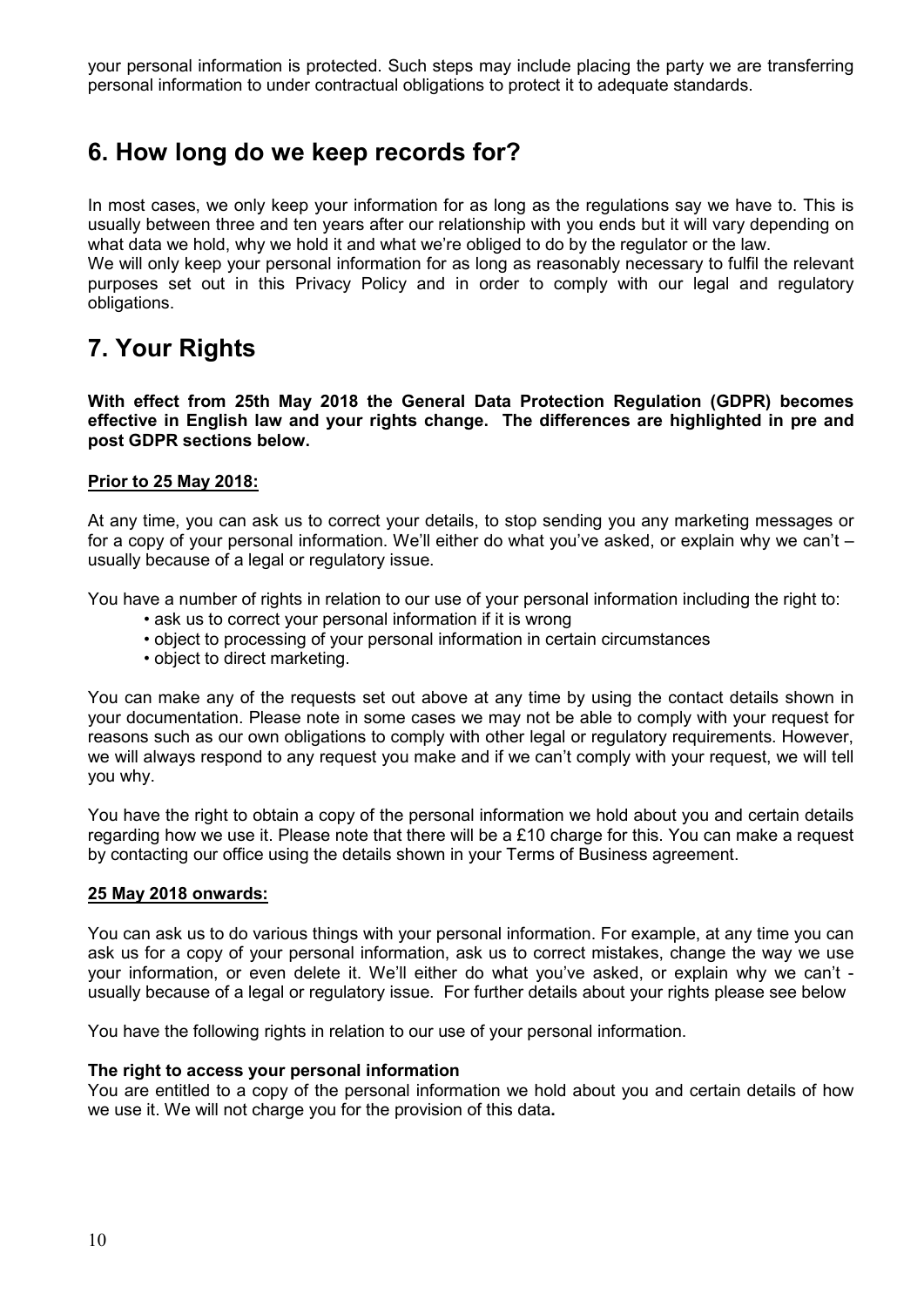#### **The right to rectification**

We take reasonable steps to ensure that the personal information we hold about you is accurate and complete. However, if you do not believe this is the case, please contact us by using the details shown in your documentation and you can ask us to update or amend it.

#### **The right to erasure:**

In certain circumstances, you have the right to ask us to erase your personal information, for example where the personal information we collected is no longer necessary for the original purpose or where you withdraw your consent. However, this will need to be balanced against other factors, for example according to the type of personal information we hold about you and why we have collected it, there may be some legal and regulatory obligations which mean we cannot comply with your request. We will keep your personal data only for so long as is necessary and for the purpose for which it was originally collected. In particular, for so long as there is any possibility that either you or we may wish to bring a legal claim under this insurance, or where we are required to keep your personal data due to legal or regulatory reasons.

#### **Right to restriction of processing:**

In certain circumstances, you are entitled to ask us to stop using your personal information, for example where you think that the personal information we hold about you may be inaccurate or where you think that we no longer need to process your personal information.

#### **Right to data portability:**

You are entitled to ask us to provide you with a copy of your personal data in a structured, commonly used and machine readable form, which will enable other organisations to use your data.

#### **Right to object to direct marketing:**

You can ask us to stop sending you marketing messages at any time. Please see the Marketing section for more information.

#### **Right not to be subject to automated-decision making:**

Some of our decisions are made automatically by inputting your personal information into a system or computer and the decision is calculated using certain automatic processes rather than our employees making those decisions. We make automated decisions in the following situations:

• Deciding your premium

We use the personal information that you and others provide to us about you, your family, property, where you live, your claims history, and other non-personal information to determine your premium and eligibility. The price also depends on what options you have chosen to purchase. We also use information about how long you have been a customer, how many claims you have made and how much you pay in premiums to determine what terms you are offered at renewal.

#### • Fraud prevention

We make checks against lists of people known to have undertaken fraudulent transactions and will reject any matching applicants on the basis they are likely to defraud the company.

. You have a right not to be subject to automated decision-making in the circumstances described above and where automated decision-making used in the assessment of your application or fraud prevention, you can contact us to request that any declined decision is reconsidered. If you want to opt out of automatic decision-making, let us know, although in some circumstances it may mean we can't offer you a quote or policy as some automated decisions are necessary to provide your insurance policy.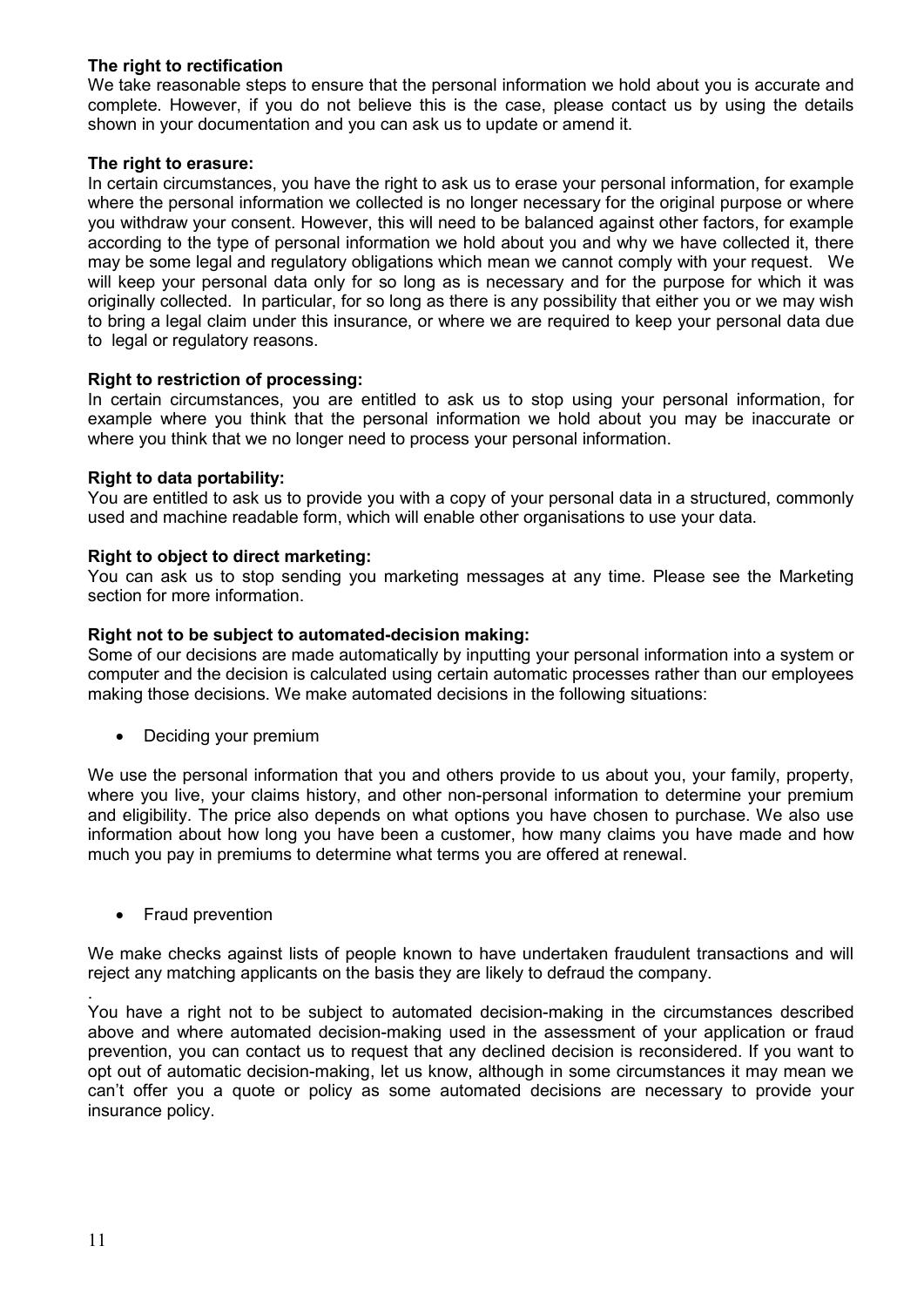#### **The right to withdraw consent:**

In order to provide insurance cover and deal with insurance claims in certain circumstances insurance market participants may need to process your special categories of personal data, such as medical and criminal convictions records, as set out against the relevant purpose.

Your consent to this processing may be necessary for the insurance market participant to achieve this. You may withdraw your consent to such processing at any time. However, if you withdraw your consent this will impact our ability to provide insurance or pay claims.

#### **The right to lodge a complaint**

You have a right to complain to the ICO at any time if you object to the way in which we use your personal information. More information can be found on the Information Commissioner's Office website: https://ico.org.uk/

You can make any of the requests set out above using the contact details provided to you in your policy documentation. Please note that in some cases we may not be able to comply with your request for reasons such as our own obligations to comply with other legal or regulatory requirements. However, we will always respond to any request you make and if we can't comply with your request, we will tell you why.

In some circumstances exercising some of these rights will mean we are unable to continue providing you with cover under your insurance policy and may therefore result in the cancellation of the policy. You will therefore lose the right to bring any claim or receive any benefit under the policy, including in relation to any event that occurred before you exercised your right, if our ability to handle the claim has been prejudiced. Your policy terms and conditions set out what will happen in the event your Policy is cancelled.

## **8. Marketing**

You're in control of how we may use your information for marketing. We will only contact you if you've provided your consent. Then, we might use your information to tell you about products and services that could interest you. We will never use your personal information in any advertisement campaigns without explicit consent, for example any testimonial you may provide.

We are committed to only sending you marketing communications that you have clearly expressed an interest in receiving. If you wish to unsubscribe from emails sent by us, you may contact us using the details set out in your documentation to update your contact preferences. In such circumstances, we will continue to send you service related (non-marketing) communications where necessary.

Please note that we may retain any data provided to us on our websites for a limited period, even if you do not complete your quote. The information may be used to enquire as to why you did not complete your quote or for us to better understand your needs but only if you have agreed for us to contact you.

## **9. Download a copy of the Privacy Policy**

To download a full copy of this Privacy Policy in PDF format, please visit our website: http://www.regent-group.co.uk/privacypolicy

## **10. Identities of data controllers and data protection contacts**

The insurance lifecycle involves the sharing of your personal data between insurance market participants, some of which you will not have direct contact with. You can find out the identity of the initial data controller of your personal data within the insurance market life-cycle in the following ways: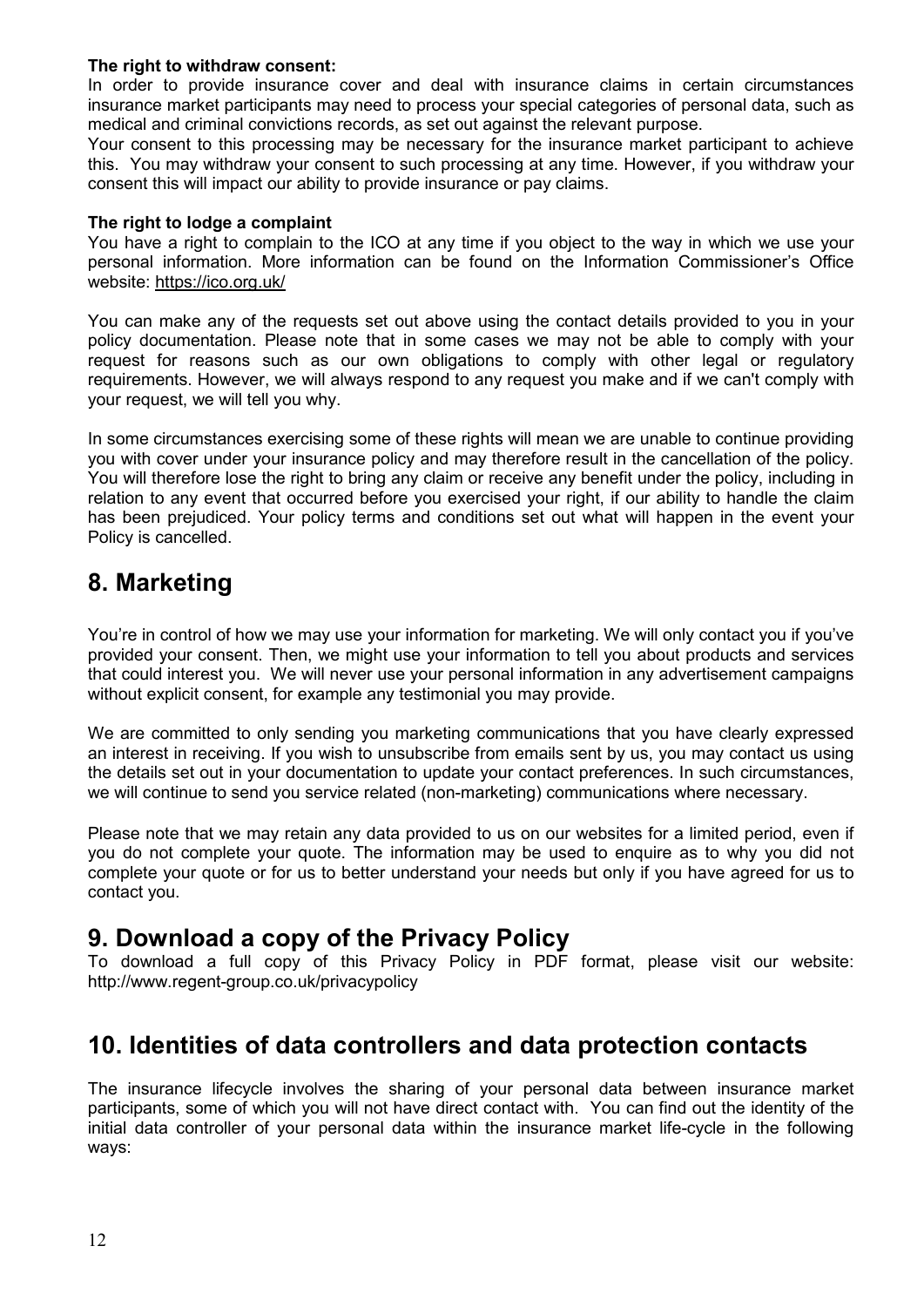- Where you took out the insurance policy yourself: the insurer and, if purchased through an intermediary, the intermediary will be the initial data controller and their data protection contact can advise you on the identities of other insurance market participants that they have passed your personal data to.
- Where your employer or another organisation took out the policy for your benefit: you should contact your employer or the organisation that took out the policy who should provide you with details of the insurer or intermediary that they provided your personal data to and you should contact their data protection contact who can advise you on the identities of other insurance market participants that they have passed your personal data to
- Where you are not a policyholder or an insured: you should contact the organisation that collected your personal data who should provide you with details of the relevant participant's data protection contact.

If you wish to contact the Data Protection Officer the details are below:

#### **The Data Protection Officer:**

Regent Facilities Limited Crown House Augusta Place Royal Leamington Spa **Warwickshire** CV32 5EL Email Address: dpo@regent-group.co.uk

If you would like to contact the UK's Information Commissioner's Officer direct; please write to: The Information Commissioner's Office,

Wycliffe House Water Lane Wilmslow **Cheshire** SK9 5AF https://ico.org.uk/global/contact-us/email/

## **11. Regent Facilities Limited Company Details**

#### **Regent Facilities Limited**

Regent Facilities Limited, registered in England and Wales with company number 7735900. Registered Office: Crown House, Augusta Place, Leamington Spa CV32 5EL.

#### **Mobile Homes Insurance Service**

Regent Facilities Limited trading as Mobile Homes Insurance Service, registered in England and Wales with company number 7735900. Registered Office: Crown House, Augusta Place, Leamington Spa CV32 5EL.

#### **Horse and Rider Insurance Direct**

Regent Facilities Limited trading as Horse and Rider Insurance Direct, registered in England and Wales with company number 7735900. Registered Office: Crown House, Augusta Place, Leamington Spa CV32 5EL.

#### **Regent Insurance Group**

Regent Facilities Limited trading as Regent Insurance Group, registered in England and Wales with company number 7735900. Registered Office: Crown House, Augusta Place, Leamington Spa CV32 5EL.